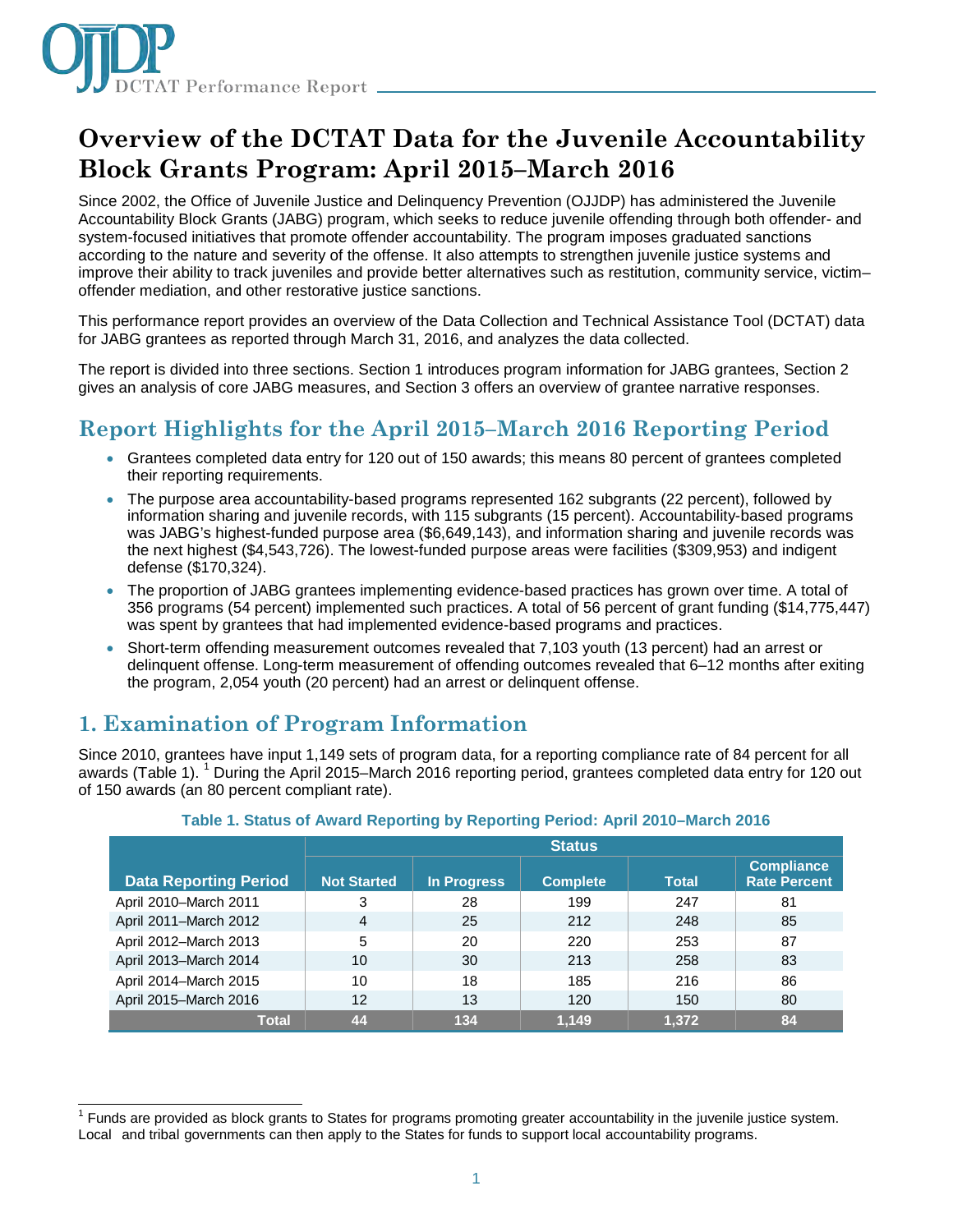Figure 1 shows the distribution of subgrants by purpose area. Accountability-based programs had the most, with 162 subgrants (22 percent), followed by information sharing and juvenile records, with 115 subgrants (15 percent). The programs with the least number of subgrants were facilities, with 15 subgrants (2 percent), and indigent defense, with 4 subgrants (0.5 percent).



For JABG grant amounts by State, district, or territory, Illinois expended the most funds, followed by California and Florida (Table 2).

#### **Table 2. Grant Amount by State, District, or Territory (Dollars): April 2015–March 2016**

| <b>Grantee State</b> | <b>Grant Amount</b><br>(Dollars) | <b>Grantee State</b> | <b>Grant Amount</b><br>(Dollars) |
|----------------------|----------------------------------|----------------------|----------------------------------|
| AK                   | 166,762                          | <b>NC</b>            | 80,244                           |
| <b>AR</b>            | 1,231,683                        | <b>ND</b>            | 148,464                          |
| AZ                   | 940,868                          | <b>NE</b>            | 21,642                           |
| <b>CA</b>            | 2,538,870                        | <b>NH</b>            | 203,869                          |
| CO                   | 484,146                          | <b>NJ</b>            | 57,637                           |
| <b>CT</b>            | 944,324                          | <b>NM</b>            | 160,073                          |
| DC                   | 124,143                          | NY.                  | 2,156,334                        |
| <b>DE</b>            | 292,910                          | <b>OH</b>            | 587,156                          |
| FL.                  | 2,432,543                        | OK                   | 198,140                          |
| <b>GA</b>            | 1,135,062                        | <b>OR</b>            | 193,107                          |
| HI                   | 216,051                          | <b>PA</b>            | 194,951                          |
| IA                   | 191,827                          | <b>PR</b>            | 202,274                          |
| ID                   | 219,126                          | <b>RI</b>            | 56,805                           |
| IL                   | 2,657,839                        | <b>SC</b>            | 173,184                          |
| IN                   | 557,047                          | <b>SD</b>            | 170,126                          |
| <b>KS</b>            | 138,400                          | <b>TN</b>            | 434,485                          |
| <b>KY</b>            | 850,326                          | <b>TX</b>            | 1,376,067                        |
| LA                   | 287,596                          | UT                   | 283,346                          |
| <b>MD</b>            | 237,943                          | <b>VA</b>            | 444,635                          |
| MI                   | 624,157                          | <b>VT</b>            | 240,796                          |
| <b>MN</b>            | 252,846                          | <b>WA</b>            | 133,492                          |
| <b>MO</b>            | 1,417,475                        | WI                   | 583,688                          |
| <b>MP</b>            | 20,007                           | <b>WV</b>            | 152,347                          |
| <b>MS</b>            | 203,152                          | <b>WY</b>            | 43,873                           |

 $^2$  Information sharing and juvenile records are two different purpose areas in the DCTAT. However, they are combined for this report. The category "hiring" is an aggregate of the following purpose areas: hiring court staff/pretrial services, hiring prosecutors, funding for prosecutors, and hiring detention/corrections staff. In addition, the purpose areas gun courts and drug courts were combined into the category "specialized courts."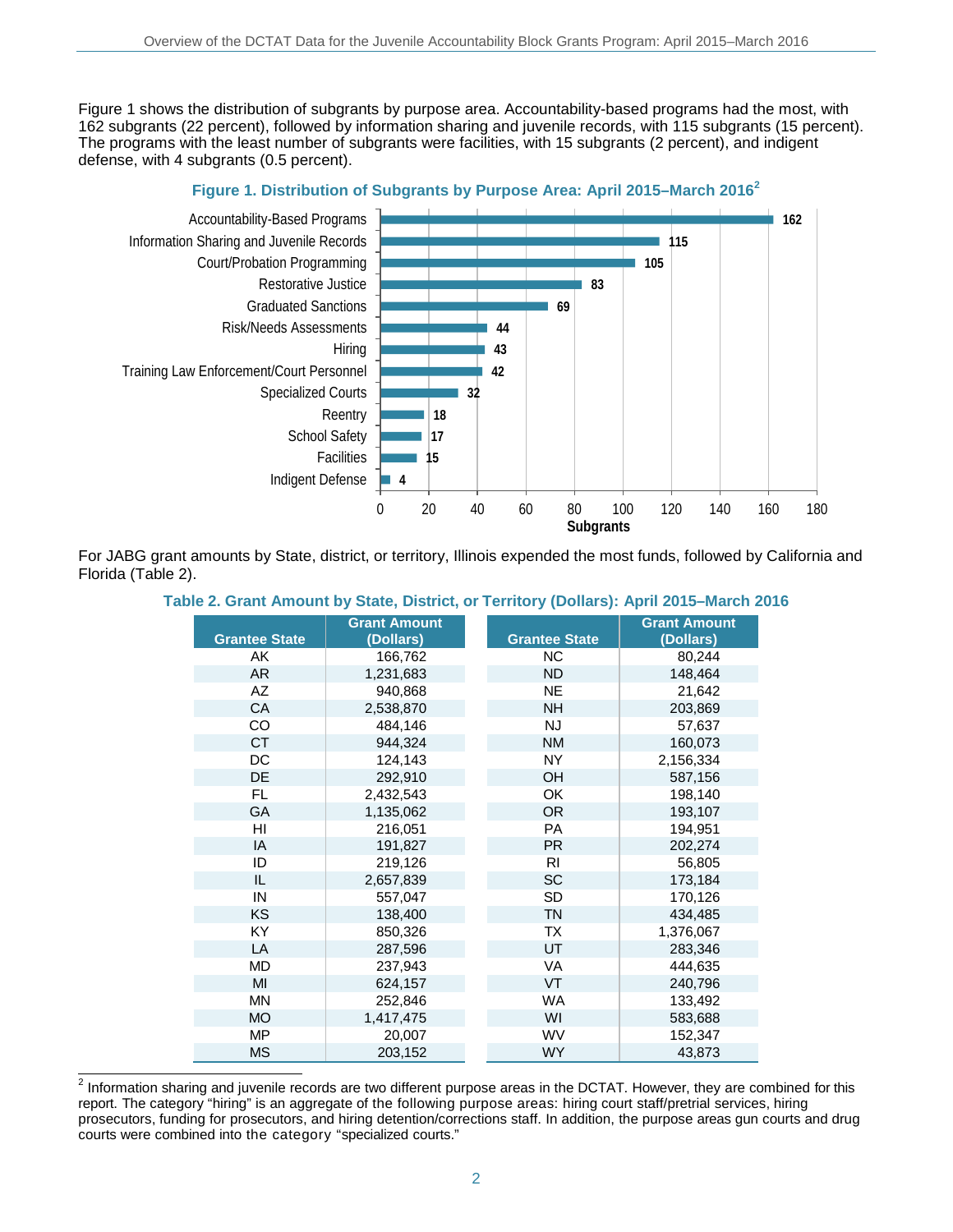The number of subgrants awarded by State, district, or territory is shown in Figure 2. California awarded the largest number of subgrants, 64, followed by Illinois, with 49. North Carolina, Nebraska, New Mexico, Puerto Rico, and Rhode Island awarded the least number of subgrants; each State awarded 1 subgrant.





Figure 3 illustrates a count of the number of subgrants by the Federal Fiscal Year (FFY) they were awarded during the April 2015–March 2016 reporting period. Most awards (258) were financed by 2013 funds, followed by FFY 2012, with 220 subgrants.

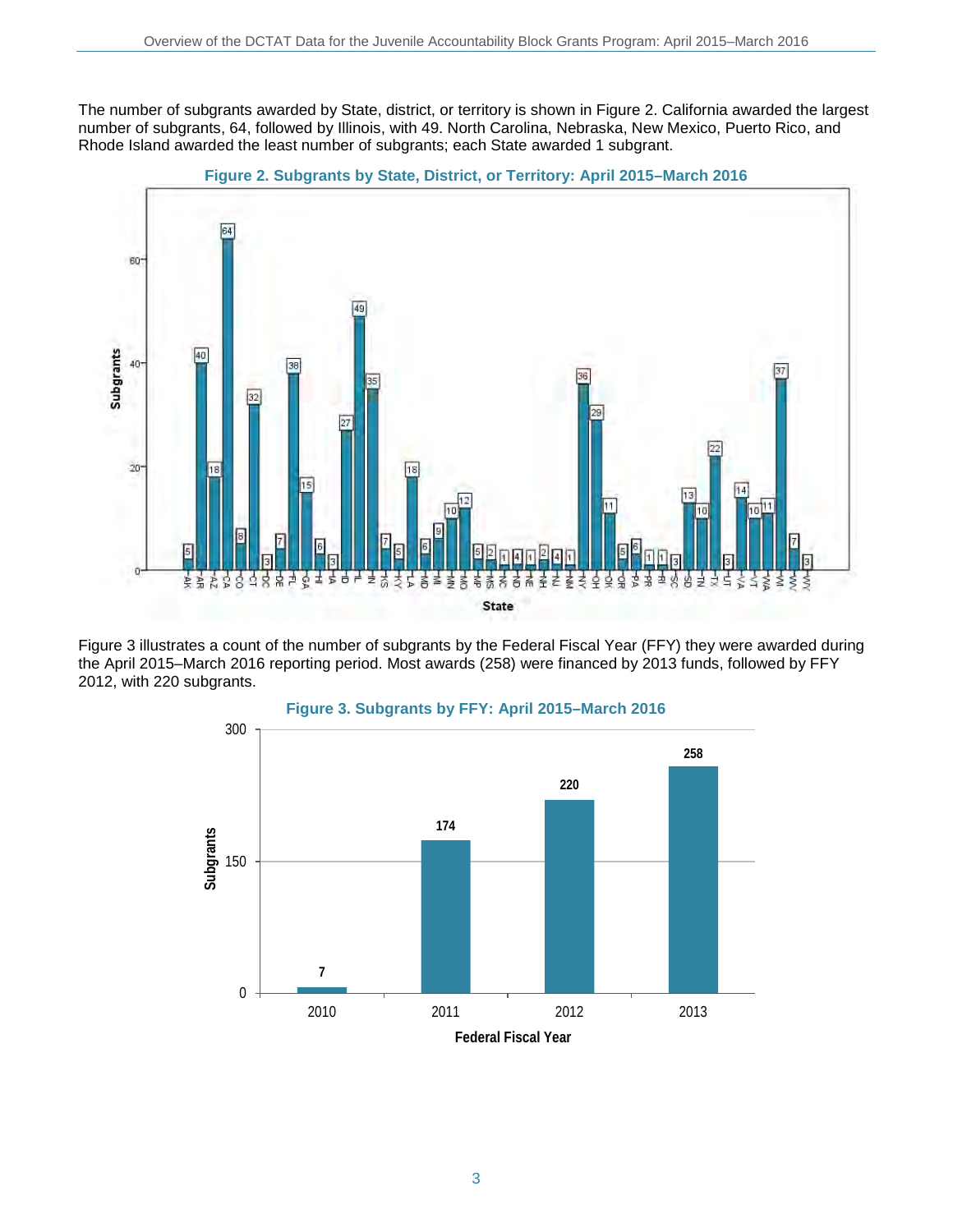Figure 4 shows award amount allocations by purpose area. Accountability-based programs received the most funds (\$6,649,143), followed by information sharing and juvenile records (\$4,543,726). The purpose areas receiving the fewest funds are facilities (\$309,953) and indigent defense (\$170,324).



Analysis of implementing agency types revealed that the largest numbers of programs (192) were implemented by a unit of local government. The agency types juvenile justice and other government agency accounted for 166 and 116 awards, respectively (Figure 5).



**Figure 5. Implementing Agencies: April 2015–March 2016**

Implementing Organization Type

 $\overline{\phantom{a}}$  $3$  Information sharing and juvenile records are different purpose areas in the DCTAT. However, they are combined for this report. The category "hiring" is an aggregate for the following purpose areas: hiring court staff/pretrial services, hiring prosecutors, funding for prosecutors, and hiring detention/corrections staff. In addition, the purpose areas gun courts and drug courts were combined into the category "specialized courts."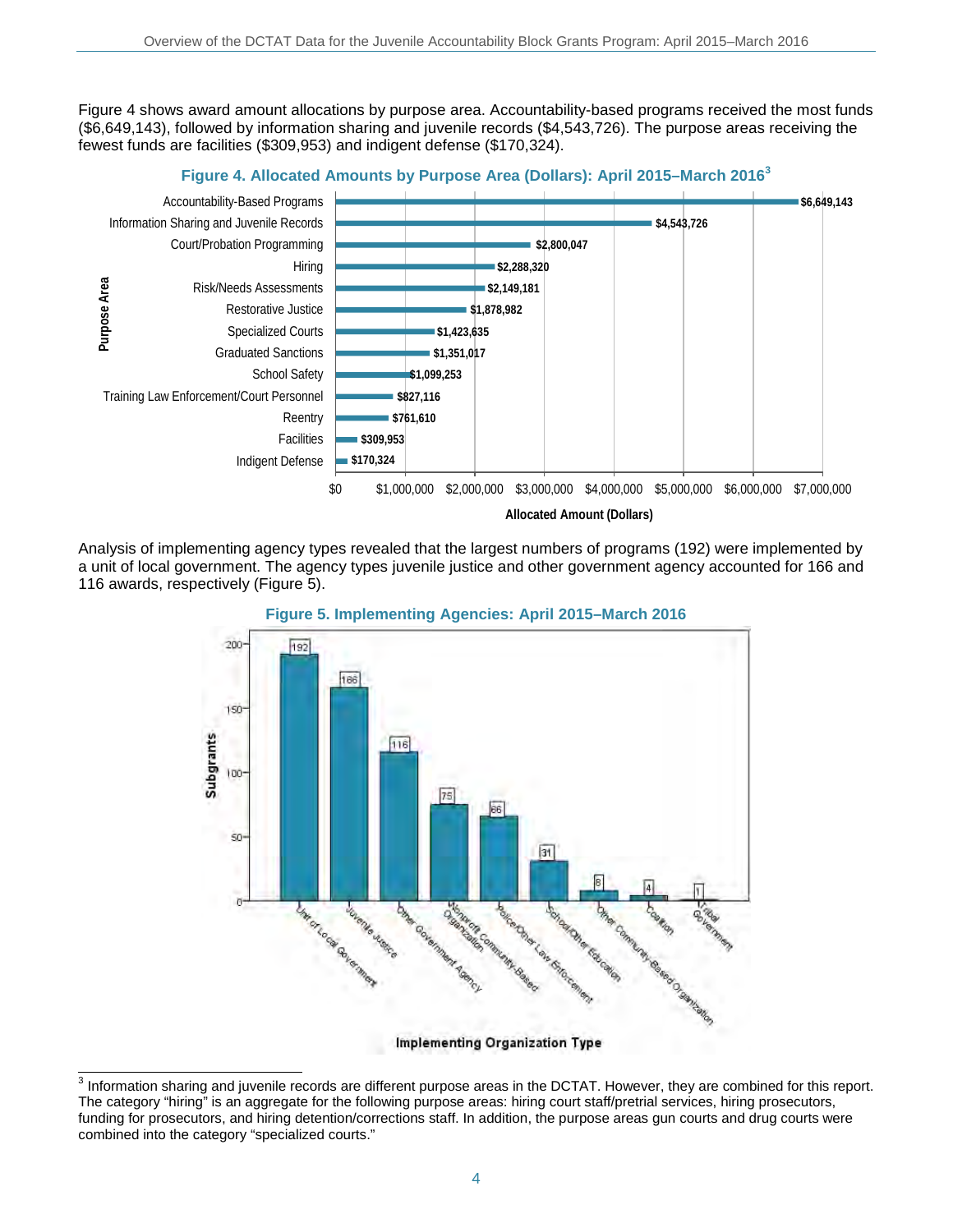Table 3 provides aggregate demographic data and the number of grantees serving each population. Targeted services include any approaches specifically designed to meet the needs of the intended population (e.g., genderspecific, culturally based, and developmentally appropriate services).

|                                                      | <b>Number of Grantees Serving</b>    |
|------------------------------------------------------|--------------------------------------|
| <b>Population</b>                                    | <b>Group During Reporting Period</b> |
| <b>Race/Ethnicity</b>                                |                                      |
| American Indian/Alaska Native                        | 228                                  |
| Asian                                                | 294                                  |
| Black/African American                               | 448                                  |
| Caucasian/Non-Latino                                 | 334                                  |
| Hispanic or Latino (of Any Race)                     | 426                                  |
| Native Hawaiian and Other Pacific<br><b>Islander</b> | 135                                  |
| Other Race                                           | 291                                  |
| White/Caucasian                                      | 432                                  |
| Youth Population Not Served Directly                 | 157                                  |
| <b>Justice System Status</b>                         |                                      |
| At-Risk Population (No Prior Offense)                | 269                                  |
| <b>First-Time Offenders</b>                          | 412                                  |
| <b>Repeat Offenders</b>                              | 362                                  |
| Sex Offenders                                        | 118                                  |
| <b>Status Offenders</b>                              | 193                                  |
| <b>Violent Offenders</b>                             | 165                                  |
| Youth Population Not Served Directly                 | 161                                  |
| Gender                                               |                                      |
| Male                                                 | 494                                  |
| Female                                               | 481                                  |
| Youth Population Not Served Directly                 | 156                                  |
| Age                                                  |                                      |
| $0 - 10$                                             | 124                                  |
| $11 - 18$                                            | 497                                  |
| Over 18                                              | 138                                  |
| Youth Population Not Served Directly                 | 157                                  |
| <b>Geographic Area</b>                               |                                      |
| Rural                                                | 335                                  |
| Suburban                                             | 302                                  |
| Tribal                                               | 59                                   |
| Urban                                                | 322                                  |
| Youth Population Not Served Directly                 | 156                                  |
| <b>Other</b>                                         |                                      |
| <b>Mental Health</b>                                 | 240                                  |
| Substance Use                                        | 296                                  |
| Truant/Dropout                                       | 296                                  |

**Table 3. Target Population Served: April 2015–March 2016**

## **2. Analysis of Core Measures**

The April 2010–March 2011 reporting period introduced a new format for reporting on core measures—measures that OJJDP uses in all of its funded programs. OJJDP uses these data to report on how it funds programs and services for youth nationwide, from prevention through reentry assistance. Through the core measures, data reported represent all youth who participate in all programs and services funded by a specific Federal-year JABG award. This section shows data that grantees reported in the following core measures: implementation of evidencebased programs, number of youth served, number of youth offending and reoffending short and long term, and number of youth achieving target behaviors.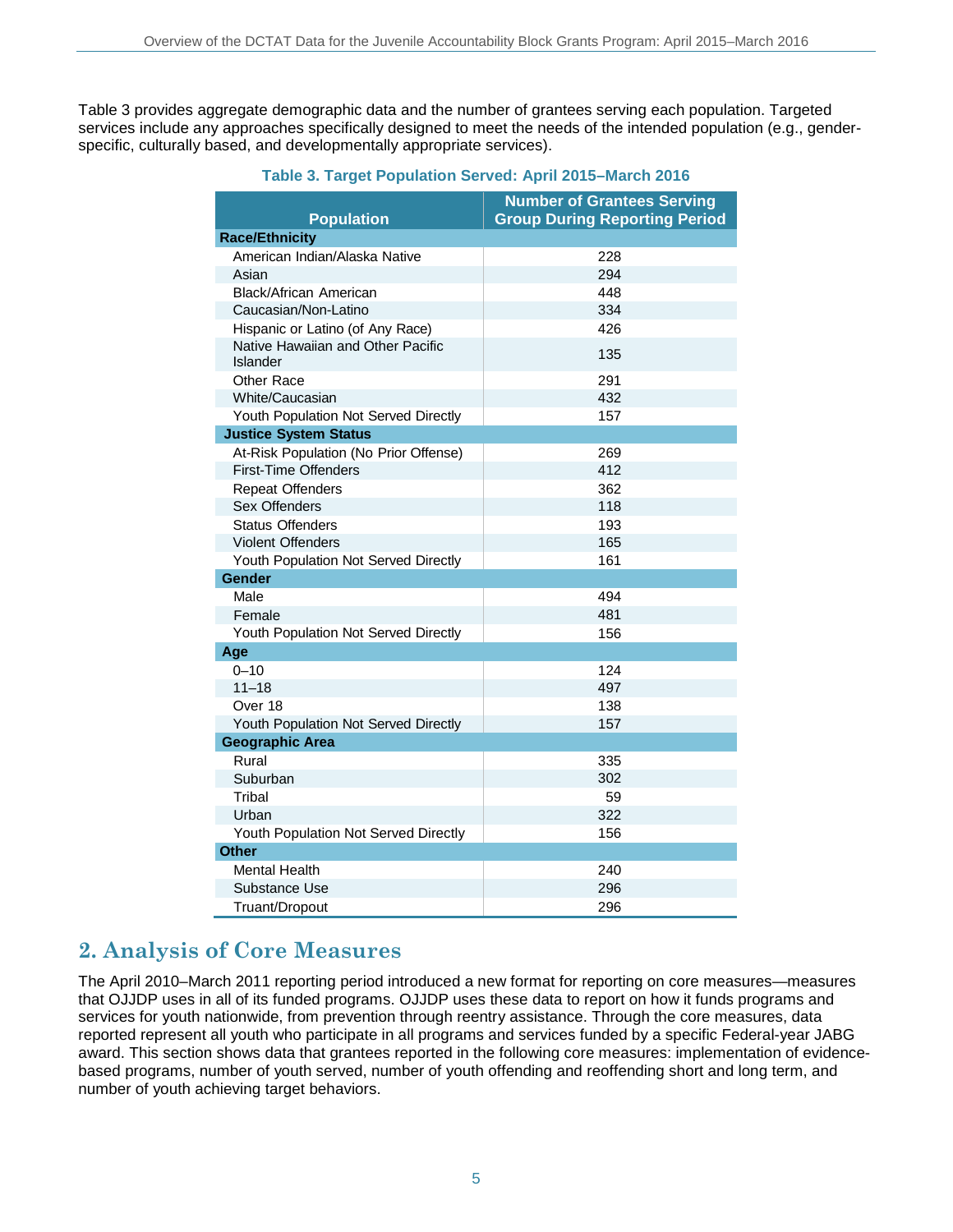The proportion of JABG grantees implementing evidence-based practices has grown over time, despite a decrease in Federal funds. A total of 356 programs (54 percent) implemented such practices (Figure 6).





A total of 56 percent of grant funding (\$14,775,447) was spent by grantees that had implemented evidence-based programs and practices (Figure 7).





The next section presents an aggregate of core performance measures data (Table 4). Of the 100,907 youth served by JABG grantees, 86 percent of the youth (86,562) were served using an evidence-based program or practice. In addition, 79 percent of youth (51,784) exited programs after completing program requirements.

| <b>Performance Indicator</b>                                          | Youth            |                     |
|-----------------------------------------------------------------------|------------------|---------------------|
|                                                                       |                  |                     |
| Total number of youth served during<br>the reporting period           | 100.907          |                     |
| Number of youth served using an<br>evidence-based program or practice | 86.562           |                     |
| <b>Performance Indicator</b>                                          | <b>Completed</b> | <b>Total Number</b> |
| Percent of program youth who<br>complete program requirements         | 51,784           | 65.461              |

#### **Table 4. OJJDP Core Measures: April 2015–March 2016**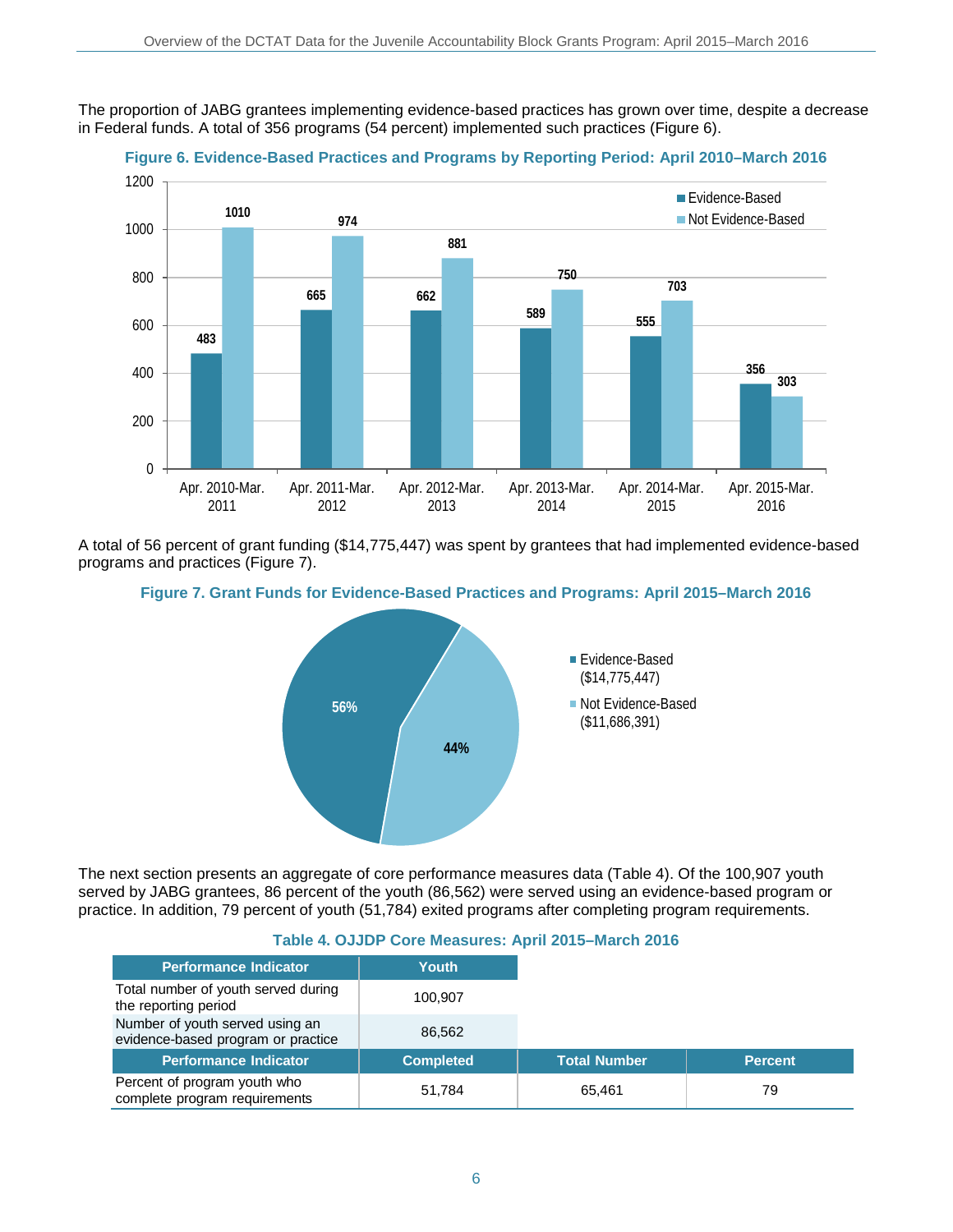The success of the JABG program is largely dependent on program youths' offending and reoffending (or recidivism) rates. As shown in Table 5, short-term offending measurement outcomes revealed 7,103 youth (13 percent) had an arrest or delinquent offense. Of those, 2,090 were committed to a juvenile facility, 25 were sentenced to adult prison, and 2,579 received another sentence.

#### **Table 5. Short-Term Offending Indicators: April 2015–March 2016**

| <b>Performance Indicator</b>                            | Youth                   |
|---------------------------------------------------------|-------------------------|
| Program youth tracked (short-term outcome)              | 53,742                  |
| Program youth who had an arrest or delinguent offense   | 7,103                   |
| Program youth who were committed to a juvenile facility | 2,090                   |
| Program youth who were sentenced to adult prison        | 25                      |
| Program youth who received another sentence             | 2.579                   |
| <b>Percent Short-Term Offending</b>                     | 13%<br>(7,103 / 53,742) |

Long-term measurement of offending outcomes revealed that 6–12 months after exiting the program, 2,054 youth (20 percent) had an arrest or delinquent offense (Table 6). Of those, 688 were committed to a juvenile facility, 100 were sentenced to adult prison, and 365 received another sentence.

#### **Table 6. Long-Term Offending Indicators: April 2015–March 2016**

| <b>Performance Indicator</b>                                          | Youth                 |
|-----------------------------------------------------------------------|-----------------------|
| Program youth who exited the program 6–12 months ago and were tracked | 10,377                |
| Program youth who had an arrest or delinguent offense                 | 2,054                 |
| Program youth who were committed to a juvenile facility               | 688                   |
| Program youth who were sentenced to adult prison                      | 100                   |
| Program youth who received another sentence                           | 365                   |
| <b>Percent Long-Term Offending</b>                                    | 20%<br>(2,054/10,377) |

As shown in Table 7, short-term recidivism measurement outcomes showed that 2,976 youth (8 percent) had a new arrest or new delinquent offense. Of those, 985 were recommitted to a juvenile facility, 452 were sentenced to adult prison, and 616 received another sentence.

#### **Table 7. Short-Tem Recidivism Indicators: April 2015–March 2016**

| <b>Performance Indicator</b>                                 | Youth                |
|--------------------------------------------------------------|----------------------|
| Program youth tracked (short-term outcome)                   | 35,565               |
| Program youth who had a new arrest or new delinguent offense | 2,976                |
| Program youth who were recommitted to a juvenile facility    | 985                  |
| Program youth who were sentenced to adult prison             | 452                  |
| Program youth who received another sentence                  | 616                  |
| <b>Percent Short-Term Recidivism</b>                         | 8%<br>(2,976/35,565) |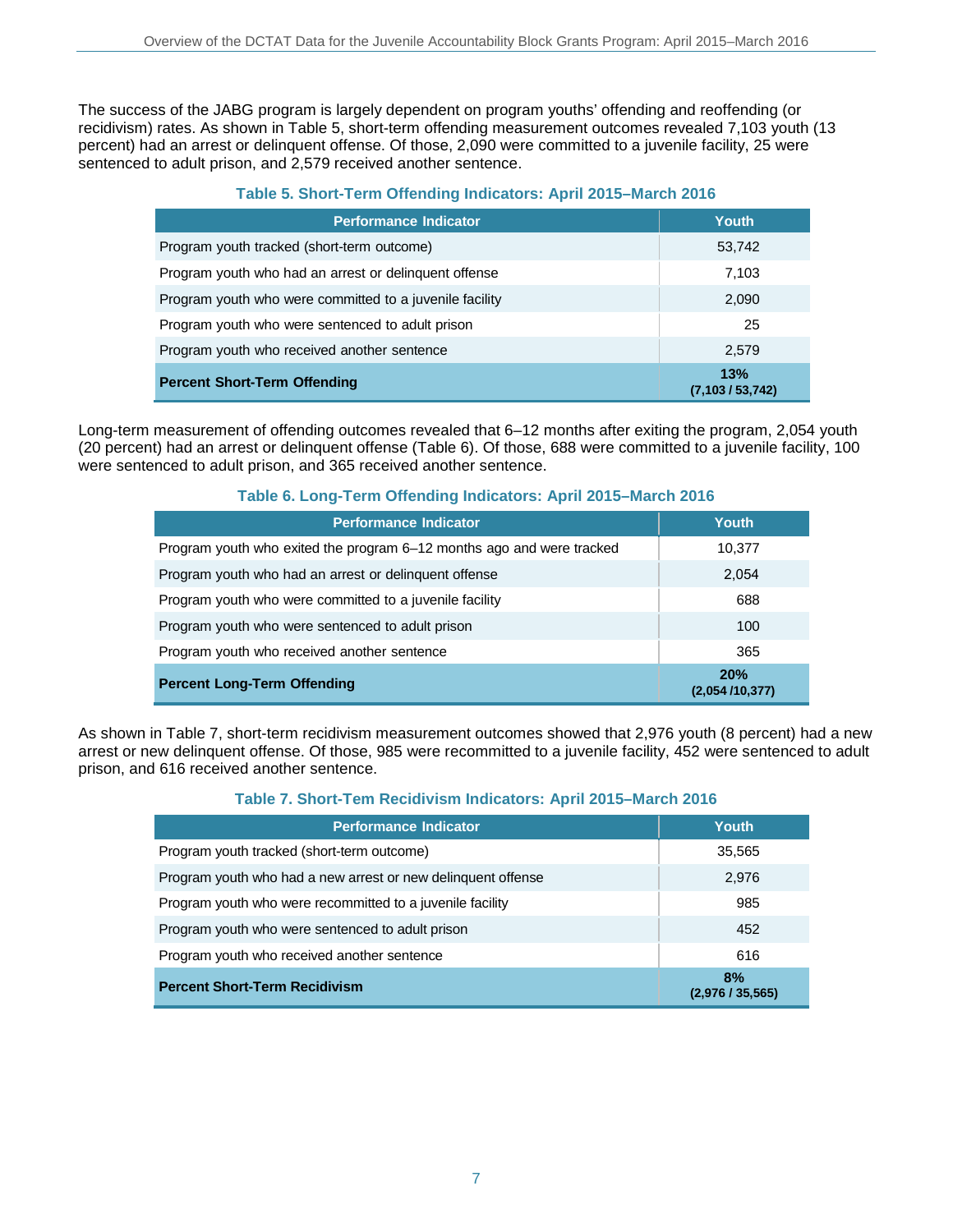Long-term recidivism showed that 1,899 youth who exited the program 6–12 months ago (17 percent) had a new arrest or new delinquent offense (Table 8). Of those, 850 were recommitted to a juvenile facility, 106 were sentenced to adult prison, and 497 received another sentence.

#### **Table 8. Long-Tem Recidivism Indicators: April 2015–March 2016**

| <b>Performance Indicator</b>                                          | Youth                 |
|-----------------------------------------------------------------------|-----------------------|
| Program youth who exited the program 6–12 months ago and were tracked | 10,885                |
| Program youth who had a new arrest or new delinguent offense          | 1,899                 |
| Program youth who were recommitted to a juvenile facility             | 850                   |
| Program youth who were sentenced to adult prison                      | 106                   |
| Program youth who received another sentence                           | 497                   |
| <b>Percent Long-Term Recidivism</b>                                   | 17%<br>(1,899/10,885) |

Table 9 presents program data on youth whose selected target behaviors improved during the reporting period and 6–12 months after exiting the program. In the short term, participating youth showed the most improvement in a target behavior change for Substance Use (96 percent).

| <b>Target Behavior</b>                             | <b>Youth Served</b> | <b>Youth with</b><br><b>Noted Behavior</b><br>Change | <b>Percent of Youth</b><br>with Intended<br><b>Behavior Change</b> |
|----------------------------------------------------|---------------------|------------------------------------------------------|--------------------------------------------------------------------|
| Social Competence                                  | 8,082               | 6,719                                                | 83                                                                 |
| School Attendance                                  | 5,751               | 3,791                                                | 66                                                                 |
| Grade Point Average (GPA)                          | 1,231               | 575                                                  | 47                                                                 |
| General Education Development<br>(GED) Test Passed | 328                 | 108                                                  | 33                                                                 |
| <b>High School Completion</b>                      | 505                 | 189                                                  | 37                                                                 |
| Job Skills                                         | 479                 | 296                                                  | 62                                                                 |
| <b>Employment Status</b>                           | 331                 | 91                                                   | 27                                                                 |
| <b>Family Relationships</b>                        | 3,824               | 2,921                                                | 76                                                                 |
| <b>Family Functioning</b>                          | 638                 | 528                                                  | 83                                                                 |
| Antisocial Behavior                                | 7,602               | 5,689                                                | 75                                                                 |
| Substance Use <sup>4</sup>                         | 22,816              | 21,813                                               | 96                                                                 |
| Gang Resistance/ Involvement                       | 321                 | 226                                                  | 70                                                                 |
| <b>Total</b>                                       | 51,908              | 42,946                                               | 83                                                                 |

#### **Table 9. Short-Term Target Behaviors: April 2015–March 2016**

 $\overline{\phantom{a}}$  $4$  Two organizations had significantly higher values to report for substance use (both short-term and long-term) than did other organizations.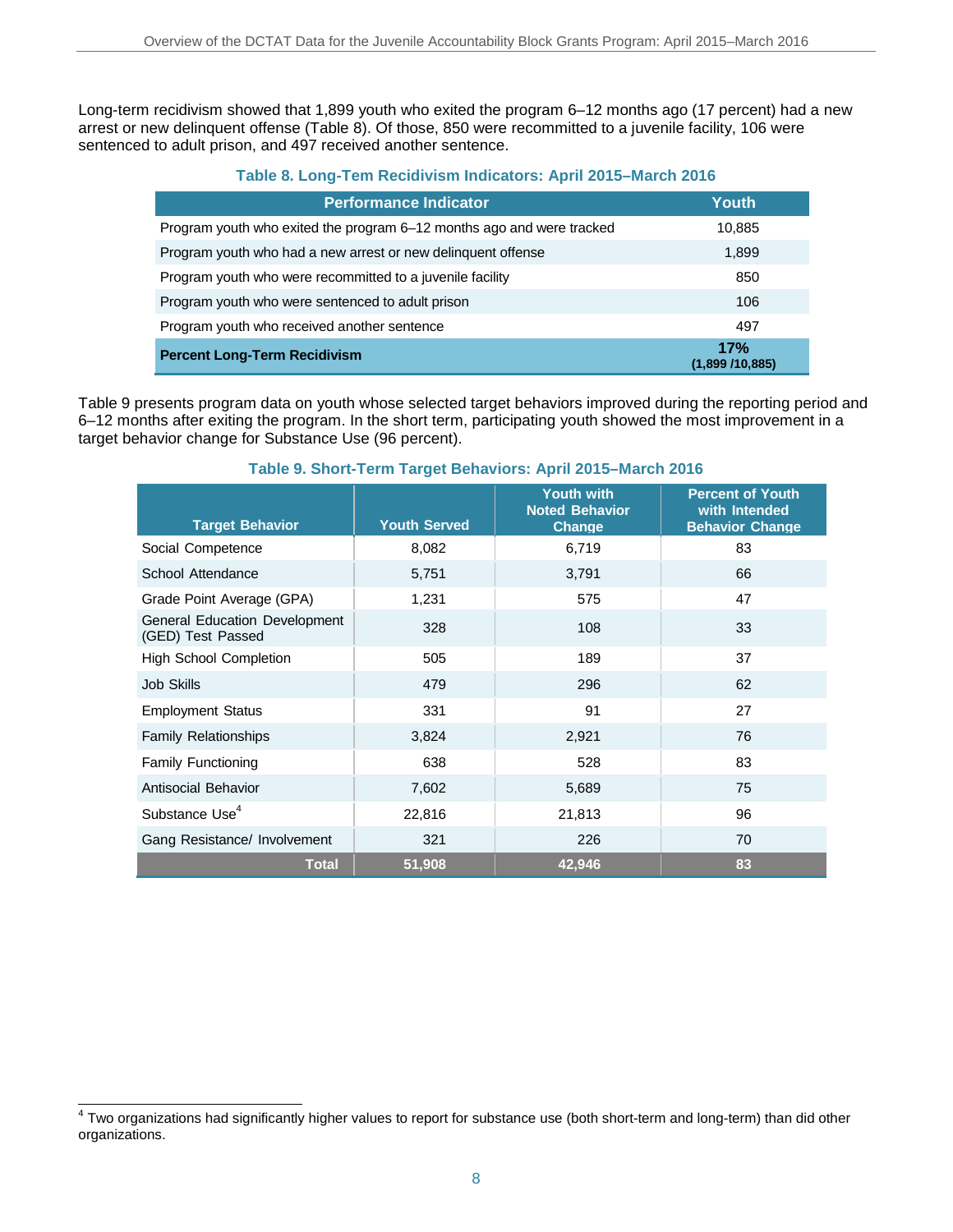Youth who were tracked 6–12 months after exiting the program showed the most improvement in a target behavior change for cultural skill-building/cultural pride (100 percent) (Table 10). The 99 youth served for this target behavior were reported by one organization. Other long-term target behaviors where youth showed significant improvements were social competence, job skills, employment status, and family relationships.

| <b>Target Behavior</b>                    | <b>Youth Served</b> | <b>Youth with</b><br><b>Noted Behavior</b><br><b>Change</b> | <b>Percent of Youth</b><br>with Intended<br><b>Behavior Change</b> |
|-------------------------------------------|---------------------|-------------------------------------------------------------|--------------------------------------------------------------------|
| Social Competence                         | 2,773               | 2,233                                                       | 81                                                                 |
| School Attendance                         | 1,371               | 887                                                         | 65                                                                 |
| Grade Point Average (GPA)                 | 821                 | 444                                                         | 54                                                                 |
| <b>High School Completion</b>             | 85                  | 50                                                          | 59                                                                 |
| Job Skills                                | 127                 | 103                                                         | 81                                                                 |
| <b>Employment Status</b>                  | 305                 | 264                                                         | 87                                                                 |
| <b>Family Relationships</b>               | 1,367               | 1,102                                                       | 81                                                                 |
| Antisocial Behavior                       | 1,867               | 1,480                                                       | 79                                                                 |
| Substance Use                             | 16,550              | 11,535                                                      | 70                                                                 |
| Cultural Skill-Building/Cultural<br>Pride | 99                  | 99                                                          | 100                                                                |
| <b>Total</b>                              | 25.365              | 18,197                                                      | 72                                                                 |

#### **Table 10. Long-Term Target Behaviors: April 2015–March 2016**

### **3. Overview of Narrative Data**

### *Program Goals Accomplished: April 2015–March 2016*

An analysis of JABG narrative response data revealed several significant accomplishments among the grantees. This section presents just a few examples of their remarkable achievements.

Overall, grantees were busy expanding and enhancing their existing programs and services. California, which had the largest number of active subgrants, expended its funds in various ways. Most of the subgrantees' accomplishments focused on training law enforcement officers, training staff in evidence-based practices and further developing their methods in addressing individual youth needs, and launching new case management systems to improve the communication between court and probation departments and to enhance statistical reports. A subgrantee in Arkansas enrolled 16 youth in the Graduated Sanctions Program. Participants were fitted with a GPS monitor, and the monitors would be removed based on their compliance with the program's requirements. Ten youth successfully completed the program, three youth were removed from the program due to lack of cooperation, and three youth still remain in the program. In New York, the New York State Office of Child and Family Services teamed up with the ANDRUS Sanctuary Institute to focus on bringing trauma-informed practices to the residential facilities and detention centers as well as to the community multiservice offices that serve in the Department of Juvenile Justice and Opportunities for Youth continuum of care.

### *Problems or Barriers Encountered: April 2015–March 2016*

In addition to their accomplishments, some JABG grantees described a few significant barriers that prevented them from reaching their goals. Many cited the gradual decline and permanent loss of JABG funding as a serious blow to their programs, limiting their ability to hire and train staff and ultimately reducing the number of youth who were able to participate. As a result, some youth were sent to secure detention facilities instead of being served in their communities. Scarce funding also prevented some subgrantees from purchasing essential items such as GPS monitors and curriculums.

Another barrier to meeting these targets was resistance from both youth and their parents. Several programs reported low youth engagement/commitment and limited parental involvement. Another common problem among